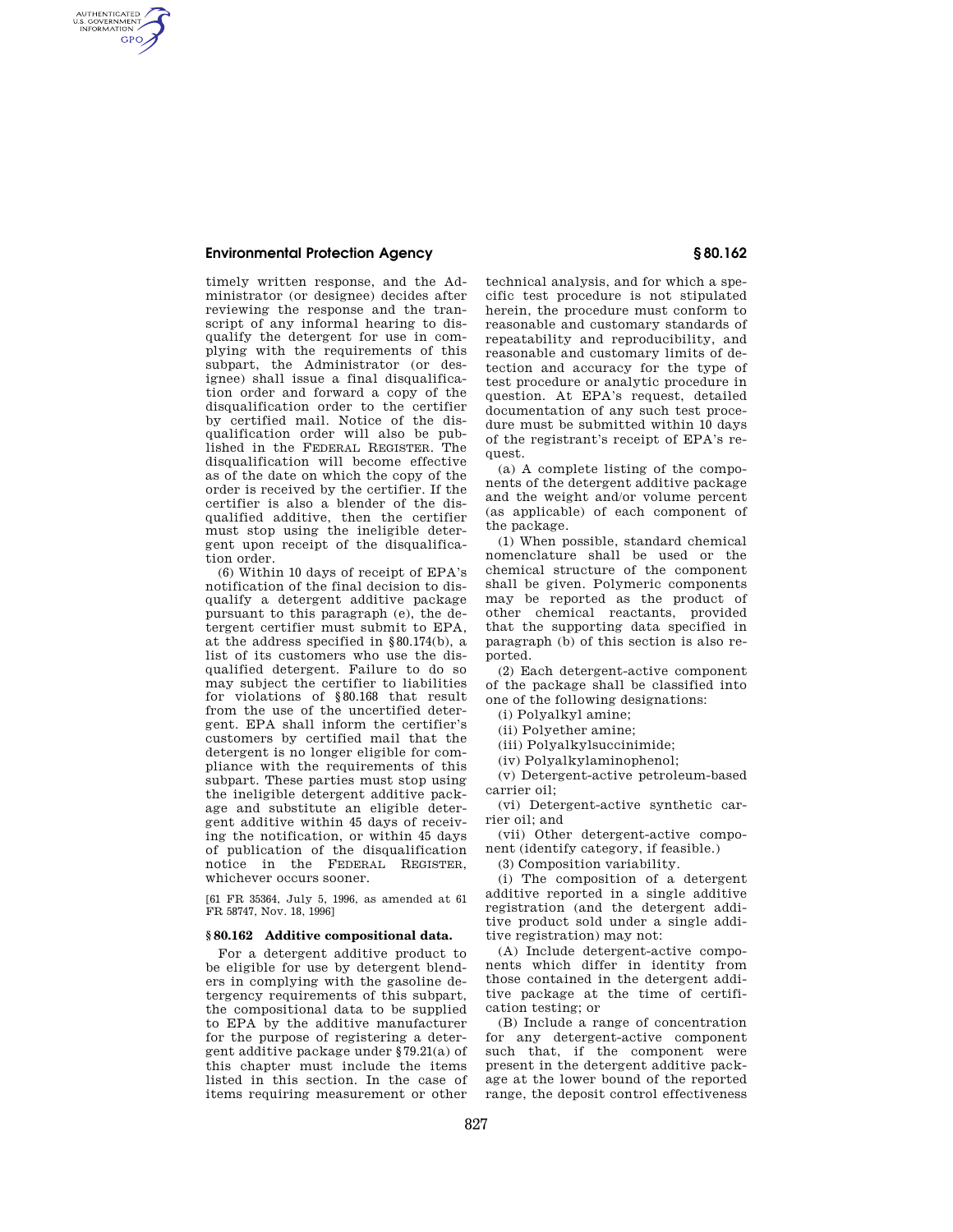**§ 80.162 40 CFR Ch. I (7–1–10 Edition)** 

of the additive package would be reduced as compared with the level of effectiveness demonstrated during certification testing. Subject to the foregoing constraint, a detergent additive product sold under a particular additive registration may contain a higher concentration of the detergent-active component(s) than the concentration(s) of such component(s) reported in the registration for the additive.

(ii) The identity or concentration of non-detergent-active components of the detergent additive package may vary under a single registration provided that such variability does not reduce the deposit control effectiveness of the additive package as compared with the level of effectiveness demonstrated during certification testing.

(A) Unless the additive manufacturer (or other certifying party) provides EPA with data to substantiate that a carrier oil does not act to enhance the detergent additive package's ability to control deposits, any carrier oil contained in the detergent additive package, whether petroleum-based or synthetic, must be treated as a detergentactive component in accordance with the additive compositional reporting requirements in §80.162(a)(2). Such data should be sent by certified mail to the address specified in §80.174(b).

(B) [Reserved]

(iii) Except as provided in paragraph  $(a)(3)(iv)$  of this section, detergent additive packages which do not satisfy the restrictions in this paragraph  $(a)(3)$ must be separately registered. EPA may disqualify an additive for use in satisfying the requirements of this subpart if EPA determines that the variability included within a given detergent additive registration may reduce the deposit control effectiveness of the detergent package such that it may invalidate the minimum recommended concentration reported in accordance with the applicable requirements of  $§80.161(b)(1)(ii).$ 

(iv) A change in minimum concentration requirements resulting from a modification of detergent additive composition shall not require a new detergent additive registration or change in existing registration if:

(A) The modification is effected by a detergent blender only for its own use

or for the use of parties which are subsidiaries of, or share common ownership with, the blender, and the modified detergent is not sold or transferred to other parties; and

(B) The modification is a dilution of the additive for the purpose of ensuring proper detergent flow in cold weather; and

(C) Gasoline is the only diluting agent used; and

 $(D)$  The diluted detergent is subsequently added to gasoline at a rate that attains the detergent's registered minimum recommended concentration, taking into account the dilution; and

(E) EPA is notified, either before or within seven days after the dilution action, of the identity of the detergent, the identity of the diluting material, the amount or percentage of the dilution, the change in treat rate necessitated by the dilution, and the locations and time period of diluted detergent usage. The notification shall be sent or faxed to the address in §80.174(c).

(b) For detergent-active polymers and detergent-active carrier oils which are reported as the product of other chemical reactants:

(1) Identification of the reactant materials and the manufacturer's acceptance criteria for determining that these materials are suitable for use in synthesizing detergent components. The manufacturer must maintain documentation, and submit it to EPA upon request, demonstrating that the acceptance criteria reported to EPA are the same criteria which the manufacturer specifies to the suppliers of the reactant materials.

(2) A Gel Permeation Chromatograph (GPC), providing the molecular weight distribution of the polymer or detergent-active carrier oil components and the concentration of each<br>chromatographic peak representing chromatographic peak more than one percent of the total mass. For these results to be acceptable, the GPC test procedure must include equipment calibration with a polystyrene standard or other readily attainable and generally accepted calibration standard. The identity of the calibration standard must be provided, together with the GPC characterization of the standard.